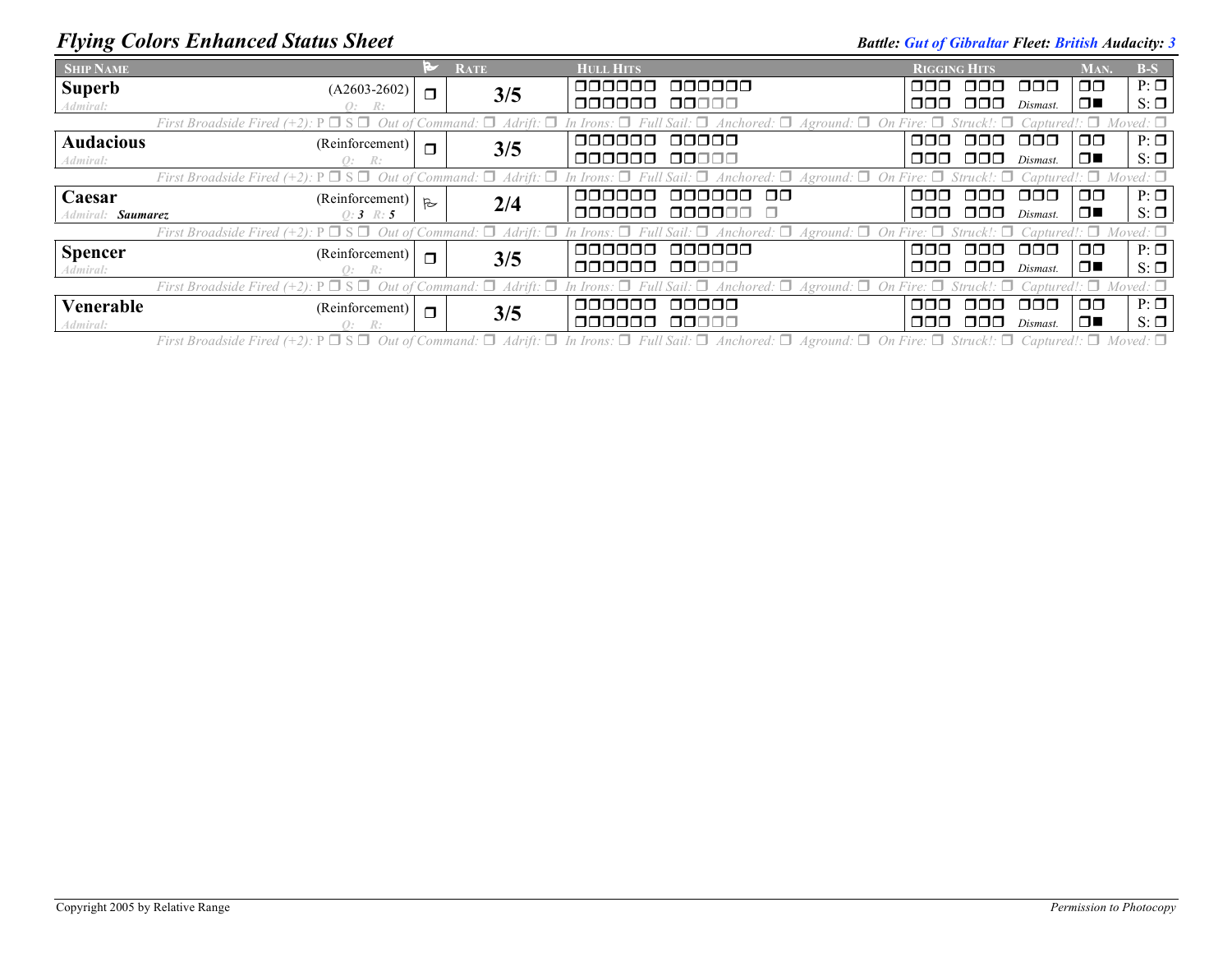## *Flying Colors Enhanced Status Sheet* **Battle:** *Gut of Gibraltar Fleet: French Audacity: 1*

| <b>SHIP NAME</b>                                                                                                                                                                                                      |                | <b>RATE</b>                                         |  | <b>HULL HITS</b>            |               | <b>RIGGING HITS</b> |             |                                        | MAN.   | $B-S$     |
|-----------------------------------------------------------------------------------------------------------------------------------------------------------------------------------------------------------------------|----------------|-----------------------------------------------------|--|-----------------------------|---------------|---------------------|-------------|----------------------------------------|--------|-----------|
| <b>Desaix</b>                                                                                                                                                                                                         | $(B4815-4814)$ | $\textcircled{3}/\textcircled{5}$<br>$\blacksquare$ |  | 000000<br>000000 0          |               | OOO .               | 000 000     |                                        | 00     | $P: \Box$ |
| Admiral:                                                                                                                                                                                                              | Q: R:          |                                                     |  | 000000<br>000000            |               |                     | 000 000     | Dismast.                               | □■     | $S: \Box$ |
| First Broadside Fired (+2): $P \Box S \Box$ Out of Command: $\Box$ Adrift: $\Box$ In Irons: $\Box$ Full Sail: $\Box$ Anchored: $\Box$ Aground: $\Box$ On Fire: $\Box$ Struck!: $\Box$ Captured!: $\Box$ Moved: $\Box$ |                |                                                     |  |                             |               |                     |             |                                        |        |           |
| Formidable                                                                                                                                                                                                            | $(A2709-2708)$ | $\mathbf{0}/\mathbf{0}$<br>$\Box$                   |  | 000000<br>oooooo            | . mm n        | ▁┌┐┌┐┌┐             | ooo.        | -000                                   | ⊐⊓     | $P: \Box$ |
| Admiral: <b>Dumanoir</b>                                                                                                                                                                                              | $0: 2 \ R: 6$  |                                                     |  | 000000<br>000000            | $\Box$ $\Box$ |                     | 000 000     | Dismast.                               | $\Box$ | $S: \Box$ |
| First Broadside Fired (+2): $P \Box S \Box$ Out of Command: $\Box$ Adrift: $\Box$ In Irons: $\Box$ Full Sail: $\Box$ Anchored: $\Box$ Aground: $\Box$ On Fire: $\Box$ Struck!: $\Box$ Captured!: $\Box$ Moved: $\Box$ |                |                                                     |  |                             |               |                     |             |                                        |        |           |
| Indomptable                                                                                                                                                                                                           | $(B4827-4826)$ | $\mathbf{0}/\mathbf{0}$<br>$\Box$                   |  | 000000 000<br><u>oooooo</u> |               |                     | 000 000 000 |                                        | ⊓⊓     | $P: \Box$ |
| Admiral:                                                                                                                                                                                                              | O: R:          |                                                     |  | 000000 000000 00            |               |                     |             | $\Box$ $\Box$ $\Box$ $\Box$ $Dismast.$ | $\Box$ | $S: \Box$ |
| First Broadside Fired (+2): $P \Box S \Box$ Out of Command: $\Box$ Adrift: $\Box$ In Irons: $\Box$ Full Sail: $\Box$ Anchored: $\Box$ Aground: $\Box$ On Fire: $\Box$ Struck!: $\Box$ Captured!: $\Box$ Moved: $\Box$ |                |                                                     |  |                             |               |                     |             |                                        |        |           |
| <b>Saint-Antoine</b>                                                                                                                                                                                                  | $(A2407-2406)$ | $\textcircled{3}/\textcircled{5}$<br>$\Box$         |  | 000000                      |               | ooo                 | ooo         | 000                                    | 00     | $P: \Box$ |
| Admiral:                                                                                                                                                                                                              | O: R:          |                                                     |  | 000000 000000               |               |                     | 000 000     | Dismast.                               | $\Box$ | $S: \Box$ |

First Broadside Fired (+2):  $P \Box S \Box$  Out of Command:  $\Box$  Adrift:  $\Box$  In Irons:  $\Box$  Full Sail:  $\Box$  Anchored:  $\Box$  Aground:  $\Box$  On Fire:  $\Box$  Struck!:  $\Box$  Captured!:  $\Box$  Moved:  $\Box$